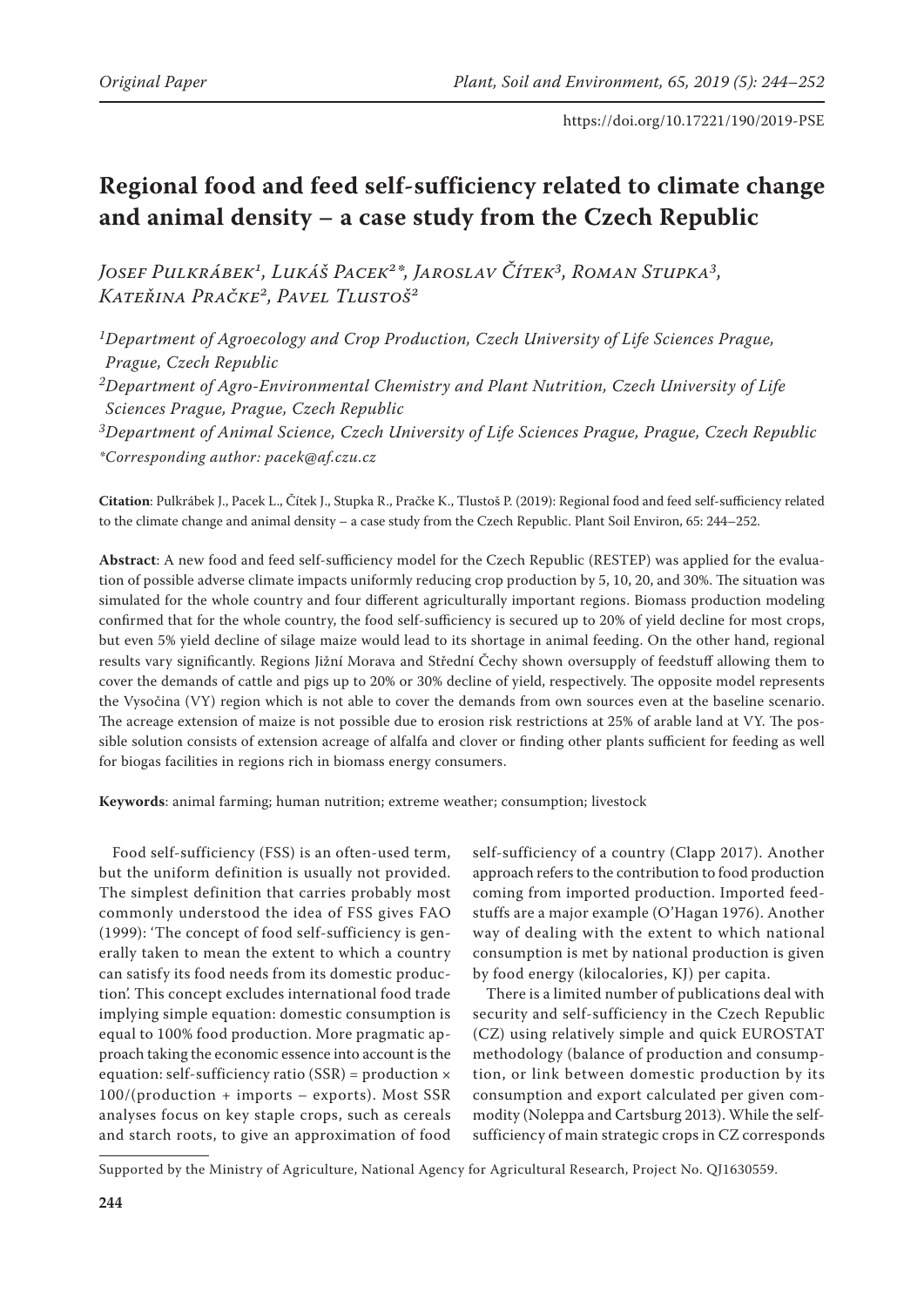to 130–160%, in animal production the situation is the opposite. The CZ is self-sufficient in beef (132%) and milk (133%). Pork sufficiency has been gradually decreased over the past 15 years to 55% and poultry and eggs, both to 75% (Green Report 2016).

More complex method is represented by Model VYZIVA-1 determining the composition of food for the average CZ inhabitant consisting of 87 foodstuffs items, respecting the specified minimum nutritional recommended doses (NRD) for energy and 9 essential nutrients. Furthermore, Model ZEPOS-1 (balancingoptimization model) determines the minimum size of domestic agricultural and food production (excluding imports) ensuring the required volume of food for the CZ population (IAEI, Certified Methodology 2013).

The other approach for food self-sufficiency estimation provides RESTEP (regional sustainable energy policy) model, originally developed as a tool for estimation of potential, planning, and parametrization of renewable energy sources (RES), mainly biomass. The RESTEP is based on the real values of individual crops in the area of interest. Crop representation and yields can be modified by the user. The total harvest yield is recalculated for dry matter (DM), that is important for subsequent energy conversions used for modeling and comparison of individual inputs and outputs.

The contribution to food self-sufficiency is calculated as consumption of different consumers (people, farm animals, RES) based on known factors (percentage of yield per human consumption, feeding doses, installed power).

Two available approaches, how the food self-sufficiency can be determined, were described above. To compare both principles of computing procedures, the first one (by IAEI) is highly bound to human nourishment. The second one (by RESTEP) takes into account very important part of contemporary agriculture, crops and land use for energy purposes comparing inputs and outputs as energy allowing to incorporate energy utilization of biomass as well. The advantage of RESTEP model consists of the flexibility of biomass production changes and estimation of the consumption for food, feed and existing RES representing a significant consumer of biomass.

The climate change and extreme weather events are phenomena frequently affecting crop production recently, and it is necessary to be reflected in the research of management tools dealing with potential risks in primary agricultural production. With the growing need to ensure adequate self-sufficiency in

the production of basic food and biomass for RES production, ways to ensure sustainability are sought more intensely due to significant climate change, particularly with variability in rainfall (Gebler et al. 2018). Information related to the comprehensive effects of the biomass production reduction on the food, feedstuff, and energy resources is vitally important.

The objective of our study was set on the Czech regional food and feed self-sufficiency under proposed reduction of biomass yields with the special attention to the silage maize biomass production as a major supplier for livestock and RES represented by biogas facilities (BGF) and at the same time a plant with high soil erosion potential.

# **MATERIAL AND METHODS**

In the experiment, scenarios of the biomass production reduction by 5, 10, 20 and 30% due to climate change were compared. Models were carried out for the whole Czech Republic as well as for four selected regions with different climatic conditions (Regions Středočeský (SC); Vysočina (VY); Královéhradecký (KH), and Jihomoravský (JM)) to minimize transportation costs and carbon footprint. The size of the CZ regions corresponds to the NUTS 3. Subsequently, the impacts on biomass availability in animal production and RES were monitored.

The basis for the analysis and modeling of production and utilization of agricultural biomass are data obtained within the IS RESTEP project refined in the statistical and planning module BIOMASA, which works with spatial data of the land parcel identification system (LPIS) and valued soil-ecological units (VSEU), which is a five-digit number code that expresses the soil and climatic conditions influencing the soil productive ability. The digits define the relevant climatic region, main soil unit characterized by the morphogenetical soil type, granularity, soil profile depth, skeleton grade, and grade of hydrotropism, descent, and land exposition.

**Biomass production calculation methodology**. RESTEP IS calculates model yields of crops based on soil and climatic conditions derived from characteristics using VSEU.

Potential yield for 34 crops is determined in the RESTEP and BIOMASA modules (www.restep.cz). To determine the total estimated yield per monitored area in the selected locality, besides the average yields bound to VSEU, it is also necessary to know the proportion of individual crops in the crop rotation.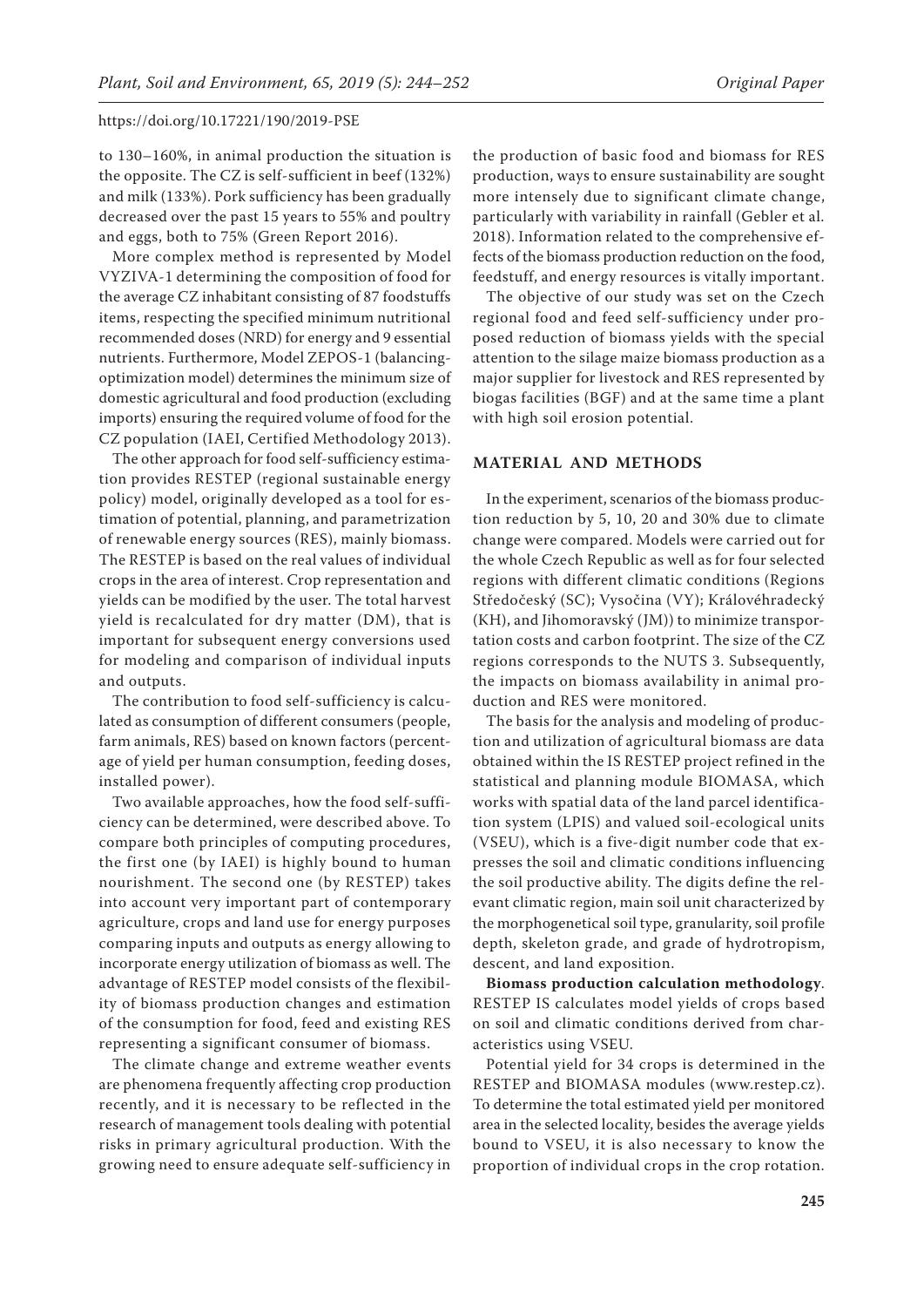For the present study, information of harvest and sowing areas were taken from the Czech Statistical Office (CZSO). Data from 2014 to 2017 were used, from which the average representation of individual crop species was calculated.

**The methodology of biomass consumption calculation**. The approach of the IS RESTEP model is hierarchized as follows: subtracting the amount needed to ensure the required level of food selfsufficiency (human nutrition), the need of feed for livestock was subsequently determined according to their numbers in the selected area. The rest of the crop production can be used for energy purposes or export.

**Consumption of human nutrition**. For human nutrition, the amount of biomass consumed was determined as a relative proportion of the production of the given crop species. Thus, consumption corresponds to a defined percentage of crop production regardless of yield. The rest is used as feed for livestock, for the production of alcohol, for other energy purposes, etc. (Keller et al. 1999).

**Consumption for livestock nutrition**. Livestock claims for biomass consumption were determined by the number of feed days per year in each animal category, as determined by the actual number of animals from the Central Animal Register. Animals are converted into livestock units (LU). BIOMASA works with the following groups of animals: (A) polyesters: (i) calves under 1 year (0.5 LU); (ii) heifers and suckler cows 1–2 years (1 LU); (iii) bulls and steers 1–2 years (1 LU); (iv) bulls older than 2 years (1 LU); (v) dairy cows older than 2 years (1 LU); (vi) sheep (0.15 LU); (vii) goats (0.15 LU); (B) monogasters: (i) pigs (0.3 LU); (ii) sows (0.5 LU); (iii) poultry (0.01 LU). Consumption of individual crops is based on a feed dose for individual categories of animals and their numbers. The composition of feed doses of polygastres further varies according to the feeding areas (lowland, submontane, mountain). For consumption calculation purposes, the consumption of animals in the selected region is subtracted from the region's production. Determination of feed doses for animals is based on nutrient requirements for livestock (Šimeček et al. 2000).

The effect of reduction of produced biomass on cattle and pig states in individual regions was studied. Based on the observed values, the effect of climate change on the possible increase or decrease of farmed livestock was modeled to achieve self-sufficiency in the monitored regions.

**Use in renewable energy**. In renewable energy, primarily agricultural land products are used, especially maize and wheat, which are the substrates for biogas production in BGF. To calculate the consumption of BGF raw material, the number and total output of electric installations in each region were used. In 2018, there were 382 BGFsin the Czech Republic with a total installed capacity of 312 MWel (CZSO). In BIOMASA module, the substrate composition for average BGF is calculated as follows: (i) 68% of the energy produced is obtained from corn silage; (ii) 24% of the produced energy comes from wheat biomass; (iii) 8% of the energy produced comesfrom slurry biomass. The average operation time of BGF is 8 000 h/year (Anonymous 2018a). The energy yield of maize silage in the BGF has been determined empirically in the long term (Amon et al. 2007) and corresponds to about 0.44 MWhel/t green matter (fresh material (FM)).

The calculation of maize silage consumption per average MWel is following:

$$
\frac{8000 \text{ h}}{0.44 \text{ MWhel}} = 18182 \text{ t FM/year}
$$

Considering an average 68% overall share of production, biomass consumption corresponds to 1 MWel installed:

$$
18\,182 \times 0.68 = 12\,354 \text{ t FM/year}
$$

Rounded about 12 350 t/year.

**Seeds and losses**. The amount of biomass used as seed and losses (SL) was, as well as the consumption for human nutrition, determined as a relative share of production (Anonymous 2018b). For analyses purposes, crops are divided into the following groups:

- Crops that are used directly and only by humans, either as raw materials for food or other products (food crops – FC);
- grain for animal feed, human nutrition and other uses – grains used as raw materials for food production, but also feeds for animals (cereals for food and feed – CFF);
- silage maize (MAIZE);
- forage crops (LIG);
- perennial grassland (PGL).

Thus, human consumption is calculated as the sum of the shares of each crop species in the group.

## **RESULTS AND DISCUSSION**

**Modeling the effect of reducing biomass production on the region's self-sufficiency**. The balance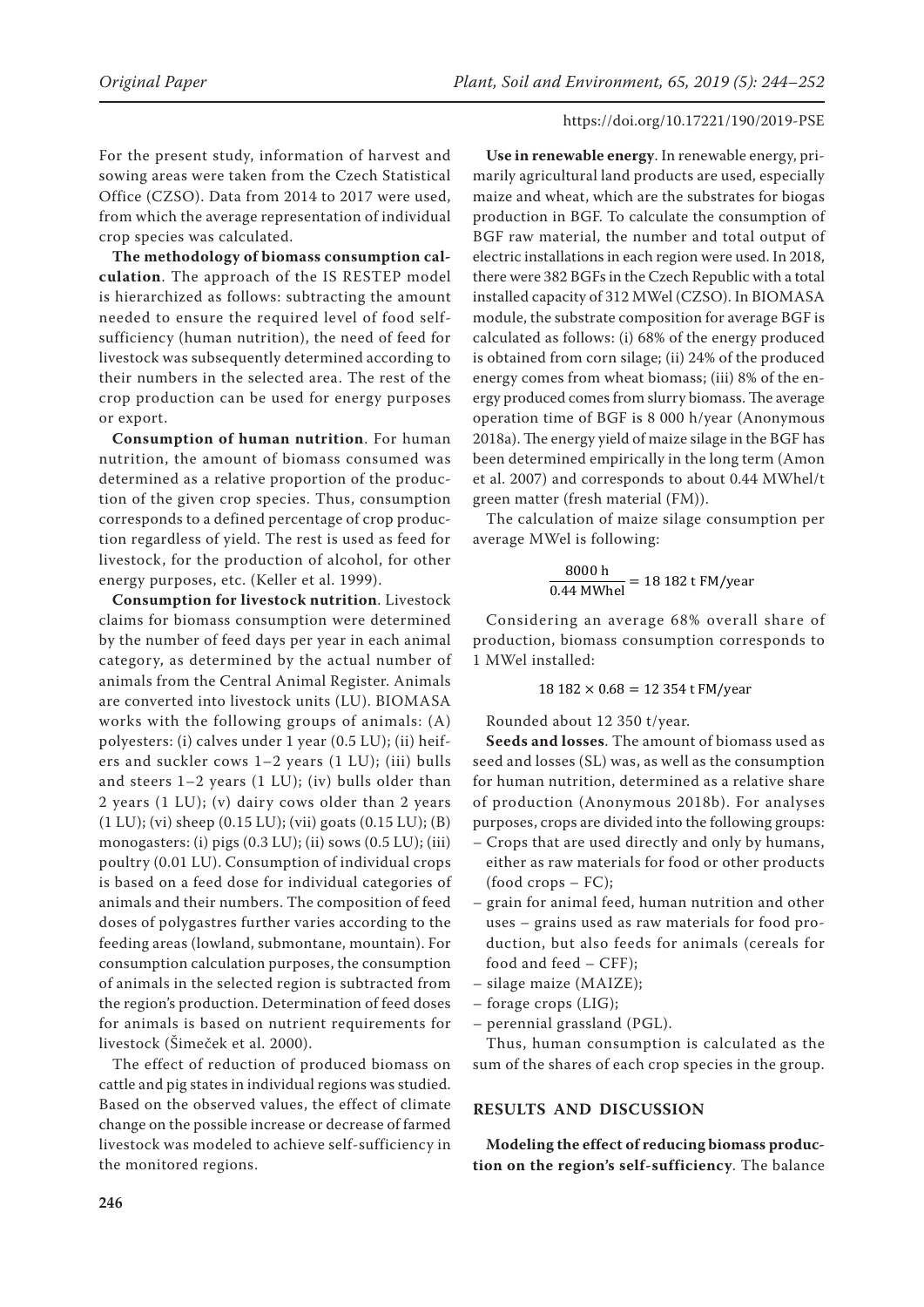was processed for the Czech Republic and all 13 regions. Four model regions are selected for presentation in this paper; their brief characteristics are listed in Table 1. SC and JM regions are highly productive, but animal density is relatively lower, which corresponds to the lower proportion of fodder crops on arable land. The number of BGF is lower. The JM region has a much-diversified crop production with a high proportion of cultivated fruits and vegetables. This region contains 25.5% of arable land classified as strongly erosion-endangered and slightly erosion-endangered. The VY region is largely part of ANC (areas with natural constraints), with a

higher proportion of forage crops, cattle, and pigs. There is a higher density of agricultural BGF as well. The fourth model region evaluated (KH) is highly productive with highly diversified crop production; some of the farmed lands are in ANC; the proportion of erosion soils is lower (18.02%). These four evaluated regions make up almost 50% of the arable land in the Czech Republic with different climatic conditions and differing proportions of animals per ha of arable and agricultural land. Highest LU load on VY is represented by both cattle and pigs and more than 1 LU/ha of agriculture land. On the other hand, JM has the lowest total load at 0.41 LU/ha

| Table 1. The production characteristics of the representative regions |  |  |
|-----------------------------------------------------------------------|--|--|
|-----------------------------------------------------------------------|--|--|

|                                                                     |             |               |         | Territory (region) |           |            |
|---------------------------------------------------------------------|-------------|---------------|---------|--------------------|-----------|------------|
|                                                                     | Unit        | SC            | KH      | <b>VY</b>          | JM        | CZ         |
| <b>Arable land total</b>                                            | (ha)        | 471 508       | 163 193 | 273 027            | 318 505   | 2 468 247  |
| % CZ                                                                | (%)         | 19.1          | 6.6     | 11.1               | 12.9      | 100        |
| <b>Agricultural land</b>                                            | (ha)        | 558 770       | 236 531 | 360 716            | 364 191   | 3 560 013  |
| $\%$ CZ                                                             | (%)         | 15.7          | 6.6     | 10.1               | 10.2      | 100        |
| FC                                                                  | (%)         | 11.9          | 13.2    | 5.3                | 7.0       | 8.4        |
| CFF                                                                 | (%)         | 30.1          | 23.1    | 19.7               | 39.0      | 25.2       |
| MAIZE                                                               | (%)         | 9.1           | 11.2    | 13.8               | 10.0      | 10.3       |
| LIG                                                                 | (%)         | 9.3           | 11.9    | 19.3               | 9.6       | 11.3       |
| PGL                                                                 | (%)         | 6.7           | 16.2    | 14.5               | 3.5       | 16.7       |
| BGF (installed MW)                                                  |             | 37.4          | 30.0    | 51.4               | 27.8      | 304        |
| Area of arable land severely or<br>moderately threatened by erosion | $(\%$ , ha) | 15.9          | 17.8    | 24.5               | 23.3      | 543 702    |
| Cattle                                                              | (pcs)       | 150 607       | 98 298  | 220 052            | 64 678    | 1 415 770  |
| $\%$ CZ                                                             | (% )        | 10.6          | 6.9     | 15.5               | 4.6       | 100        |
| Cattle                                                              | (LU)        | 141 571       | 92 400  | 206 849            | 60 797    | 1 330 824  |
| To arable land                                                      | (LU/ha)     | 0.30          | 0.57    | 0.76               | 0.19      | 0.54       |
| To agriculture land                                                 | (LU/ha)     | 0.25          | 0.39    | 0.57               | 0.17      | 0.37       |
| Pigs                                                                | (pcs)       | 316 763       | 63 563  | 316 819            | 136 968   | 1 557 218  |
| $%$ CZ                                                              | (%)         | 20.3          | 4.1     | 20.4               | 8.8       | 100        |
| Pigs                                                                | (LU)        | 70 955        | 14 2 38 | 70 967             | 30 681    | 348 817    |
| To arable land                                                      | (LU/ha)     | 0.15          | 0.09    | 0.26               | 0.10      | 0.14       |
| To agriculture land                                                 | (LU/ha)     | 0.13          | 0.06    | 0.20               | 0.08      | 0.10       |
| Poultry                                                             | (pcs)       | 4 9 5 9 8 2 0 | 2780494 | 602 520            | 3 536 790 | 23 572 784 |
| $%$ CZ                                                              | (%)         | 21.0          | 11.8    | 2.6                | 15.0      | 100        |
| Poultry                                                             | (LU)        | 55 279        | 30 990  | 6715               | 39 419    | 262729     |
| To arable land                                                      | (LU/ha)     | 0.12          | 0.19    | 0.02               | 0.12      | 0.11       |
| To agriculture land                                                 | (LU/ha)     | 0.10          | 0.13    | 0.02               | 0.11      | 0.07       |

SC – Středočeský; KH – Královéhradecký; VY – Vysočina; JM – Jihomoravský; CZ – Czech republic; FC – food crops; CFF – cereals for food and feed; MAIZE – silage maize; LIG – forage crops; PGL – perennial grassland; BGF – biogas facilities; LU – livestock units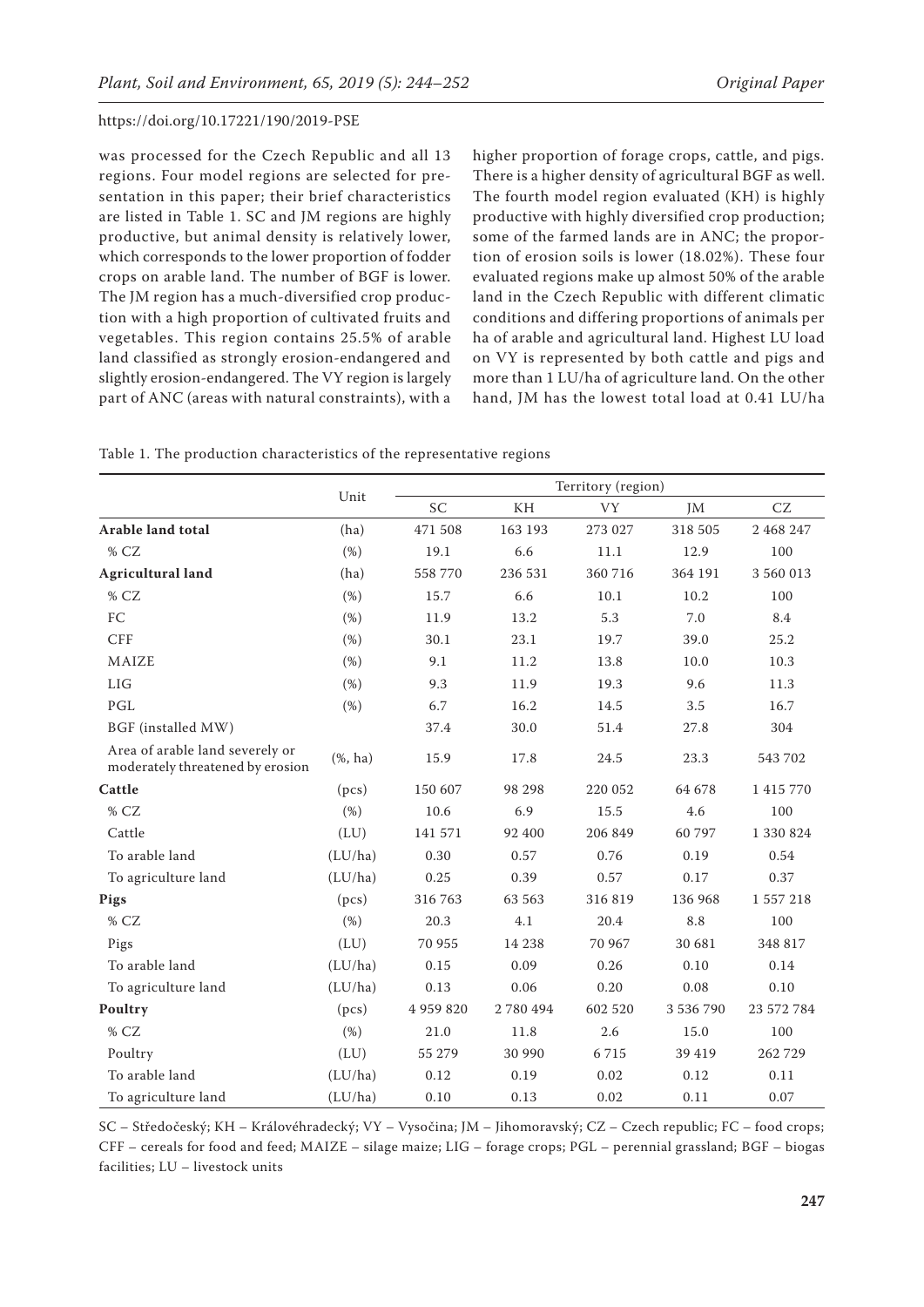| https://doi.org/10.17221/190/2019-PSE |  |
|---------------------------------------|--|
|---------------------------------------|--|

| Table 2. Production of dry matter (DM) of crops groups in Czech Republic and its modeled decrease due to |  |  |  |  |  |
|----------------------------------------------------------------------------------------------------------|--|--|--|--|--|
| climate changes (t/year)                                                                                 |  |  |  |  |  |

|              |                                                     | Production    | Consumption (DM/year)          |               |                     |                                |               |                      |  |  |
|--------------|-----------------------------------------------------|---------------|--------------------------------|---------------|---------------------|--------------------------------|---------------|----------------------|--|--|
| $\sin$       | Crops groups                                        | (DM)<br>year) | people                         | energy        | seeds and<br>losses | consumption<br>without animals | animals       | total<br>consumption |  |  |
|              | Crops for food and other use                        | 2 016 429     | 1 069 803                      |               | 121 646             | 1 191 449                      | 227 096       | 1 418 545            |  |  |
| ducti<br>pro | Grain for feed and human<br>nutrition and other use | 6 066 996     | 448 691                        | 377 524       | 396 083             |                                | 3 028 458     | 5 250 755            |  |  |
|              | Silage maize                                        | 2 474 396     | —                              | 1 2 2 4 1 3 0 | 358787              | 1582918                        | 885 602       | 2468520              |  |  |
| Biomass      | Forage crops                                        | 2 7 2 2 1 4 2 |                                |               | 188 076             | 188 076                        | 2 1 2 1 3 2 4 | 2 309 400            |  |  |
|              | Straw                                               | 6 753 803     | —                              | 668 274       |                     | 668 274                        | 102 683       | 770957               |  |  |
|              | Permanent grassland                                 | 4 022 045     |                                |               |                     | $\Omega$                       | 626 239       | 626 239              |  |  |
|              | Total production                                    | 24 055 811    | 2 5 18 493 2 269 928 1 064 593 |               |                     | 5 853 014                      |               | 6 991 402 12 844 416 |  |  |

of agriculture land, including poultry. Significant differences are also in the number and performance of BGF. Overall, about the size of production areas, the highest consumption of regional biomass is the VY, the lowest density is in the SM.

Table 2 shows the total DM biomass production for the CZ. Production is calculated for crop groups based on the subsequent use of the produced biomass. The highest production corresponds to the need for grains for animal feeding and for human nutrition. Renewable energy uses mainly silage maize, and its consumption is almost 50% higher than its feeding.

Table 2 shows that in CZ the required amount of DM biomass is produced in average and in favorable years (24 055 811 tons per year). In covering the demand for food and feed materials, the situation in the Czech Republic as a whole is good, but maize is a limiting crop (Table 3). Already with 5% fall in yield, its balance is negative, and maize consumption needs to be replaced by other biomass, which is usually poorer in energy and less suitable technologically. The 20% decrease means not only the lack of maize but also the grain for feeding and forage while 30% decrease would even cause the shortage of food even though numbers of livestock and thus the consumption of some commodities have fallen significantly over the last 20 years. The decline in animal production was also reflected in the selfsufficiency of CZ in animal commodities; therefore the model also works with a possible increase of livestock numbers and, thus feed needs.

Evaluating individual regions (Table 4), the most complicated is VY, which is related to both the high density of animals and BGF. The production so far fails to meet the demand of grains to feed or of maize, implying the need to import from other regions resulting in the increased transport cost. Production decline of 10% is very risky, and in the case of 20% fall, VY would not cover the main consumers with biomass, including its production for food purposes. The opposite is the SC and JM regions, where even a 20% loss of production leads to a negative balance

Table 3. Balance or need of dry matter (DM) biomass while production decrease is modeled in Czech Republic (t/year)

| Crops groups              |                                                     | Standard   | Remaining crops in case of yield decline (DM/year) |            |            |            |  |  |  |
|---------------------------|-----------------------------------------------------|------------|----------------------------------------------------|------------|------------|------------|--|--|--|
|                           |                                                     | scenario   | 5%                                                 | 10%        | 20%        | 30%        |  |  |  |
|                           | Crops for food and other use                        | 597 884    | 497 063                                            | 396 241    | 194 598    | $-7045$    |  |  |  |
| Remaining biomass,<br>'nо | Grain for feed and human<br>nutrition and other use | 816 241    | 512891                                             | 209 541    | $-397$ 158 | $-1003858$ |  |  |  |
| sce:                      | Silage maize                                        | 5876       | $-117844$                                          | $-241,564$ | $-489003$  | $-736443$  |  |  |  |
| ↽                         | Forage crops                                        | 412742     | 276 635                                            | 140 528    | $-131686$  | $-403901$  |  |  |  |
| standar                   | Straw                                               | 5982847    | 5 645 156                                          | 5 307 466  | 4 632 086  | 3 956 706  |  |  |  |
|                           | Permanent grassland                                 | 3 395 806  | 3 194 704                                          | 2 993 602  | 2591397    | 2 189 193  |  |  |  |
|                           | Remaining total                                     | 11 211 395 | 10 008 605                                         | 8 805 814  | 6 400 233  | 3 994 652  |  |  |  |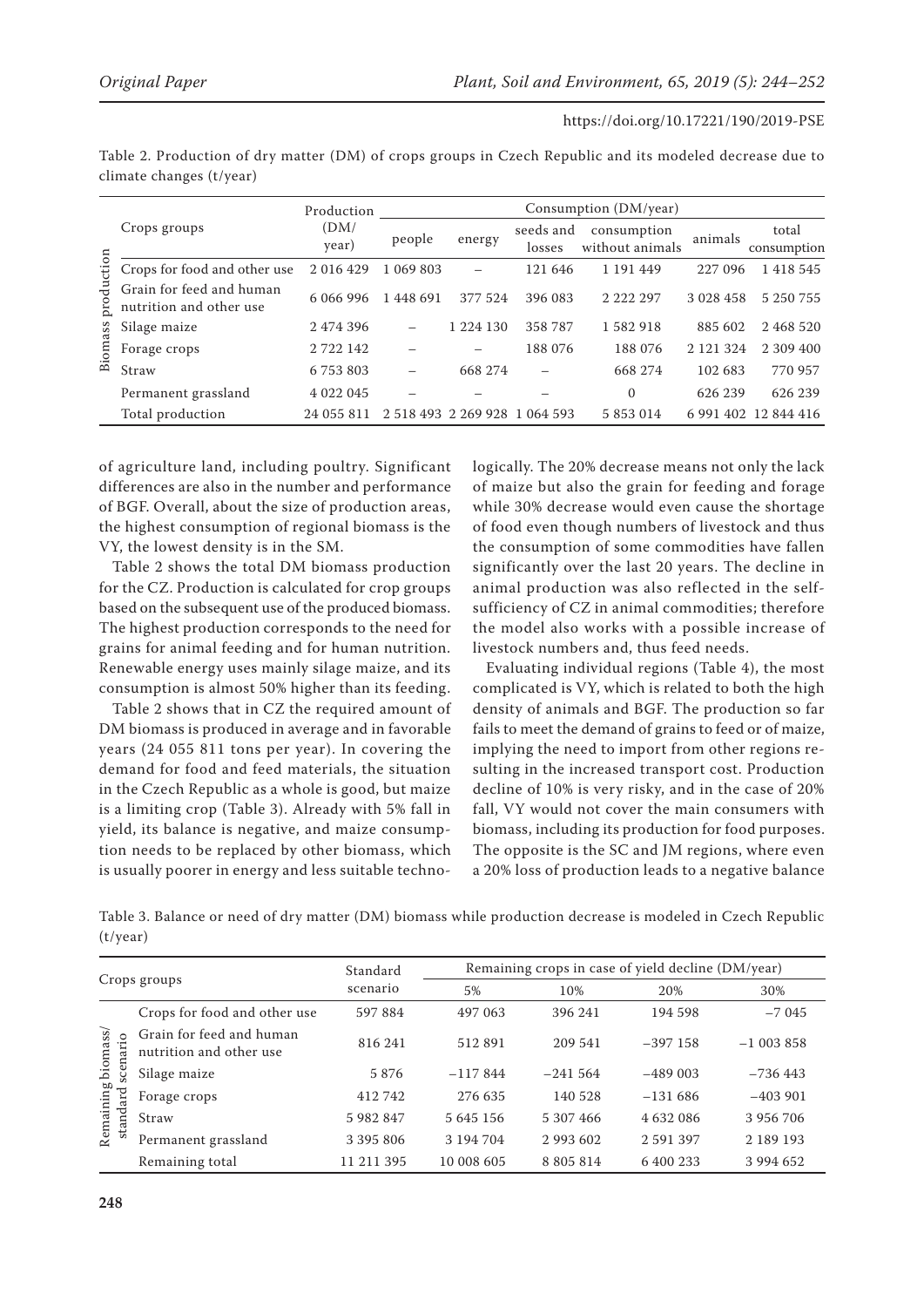Table 4. Balance or need balance or need for dry matter (DM) biomass while production decrease is modeled in chosen regions (t/year)

|                                     | Crops groups                                     | Standard scenario<br>(DM/year) |               |           | Remaining crops in case of yield decline<br>(DM/year) |                 |  |  |
|-------------------------------------|--------------------------------------------------|--------------------------------|---------------|-----------|-------------------------------------------------------|-----------------|--|--|
|                                     |                                                  |                                | 5%            | 10%       | 20%                                                   | 30%             |  |  |
|                                     | Středočeský region                               |                                |               |           |                                                       |                 |  |  |
|                                     | Crops for food and other use                     | 162 833                        | 137 372       | 111 910   | 60 988                                                | 10 066          |  |  |
|                                     | Grain for feed and human nutrition and other use | 473729                         | 409 346       | 344 963   | 216 197                                               | 87 432          |  |  |
|                                     | Silage maize                                     | 60 318                         | 40 946        | 21 573    | $-17~172$                                             | $-55917$        |  |  |
|                                     | Forage crops                                     | 157 174                        | 137 369       | 117 564   | 77 955                                                | 38 345          |  |  |
|                                     | Straw                                            | 1 364 650                      | 1294320       |           | 1 223 989 1 083 329                                   | 942 668         |  |  |
|                                     | Permanent grassland                              | 224 091                        | 209 722       | 195 354   | 166 616                                               | 137879          |  |  |
|                                     | Remaining total                                  | 2 442 795                      | 2 2 2 9 0 7 5 |           | 2 015 354 1 587 913 1 160 472                         |                 |  |  |
|                                     | Královéhradecký region                           |                                |               |           |                                                       |                 |  |  |
|                                     | Crops for food and other use                     | 61 164                         | 49 9 39       | 38 7 1 4  | 16 264                                                | $-6185$         |  |  |
|                                     | Grain for feed and human nutrition and other use | 35 428                         | 15771         | $-3886$   | $-43200$                                              | $-82514$        |  |  |
|                                     | Silage maize                                     | $-37408$                       | $-46905$      | $-56402$  | $-75.396$                                             | $-94390$        |  |  |
|                                     | Forage crops                                     | 44 769                         | 34 674        | 24 5 79   | 4 3 8 9                                               | $-15801$        |  |  |
|                                     | Straw                                            | 175 779                        | 155 095       | 134 411   | 93 042                                                | 51 673          |  |  |
|                                     | Permanent grassland                              | 233 628                        | 219 846       | 206 063   | 178 498                                               | 150 932         |  |  |
|                                     | Remaining total                                  | 513 361                        | 428 420       | 343 479   | 173 597                                               | 3715            |  |  |
| Remaining biomass/standard scenario | Vysočina                                         |                                |               |           |                                                       |                 |  |  |
|                                     | Crops for food and other use                     | 21 222                         | 15 183        | 9 1 4 4   | $-2934$                                               | $-15012$        |  |  |
|                                     | Grain for feed and human nutrition and other use | $-238813$                      | $-261165$     | $-283516$ | $-328220 - 372923$                                    |                 |  |  |
|                                     | Silage maize                                     | $-64458$                       | $-80158$      | $-95858$  | $-127258 - 158657$                                    |                 |  |  |
|                                     | Forage crops                                     | 45 396                         | 23 4 26       | 1457      | $-42482$                                              | $-86421$        |  |  |
|                                     | Straw                                            | 545 223                        | 513 977       | 482730    | 420 238                                               | 357 745         |  |  |
|                                     | Permanent grassland                              | 245 056                        | 228 597       | 212 138   | 179 219                                               | 146 301         |  |  |
|                                     | Remaining total                                  | 553 626                        | 439 860       | 326 095   |                                                       | 98 564 -128 968 |  |  |
|                                     | Jihomoravský region                              |                                |               |           |                                                       |                 |  |  |
|                                     | Crops for food and other use                     | 48 0 29                        | 38 791        | 29 5 5 4  | 11 079                                                | $-7396$         |  |  |
|                                     | Grain for feed and human nutrition and other use | 497 464                        | 445 873       | 394 282   | 291 101                                               | 187919          |  |  |
|                                     | Silage maize                                     | 50 854                         | 37 660        | 24 4 6 6  | $-1922$                                               | $-28310$        |  |  |
|                                     | Forage crops                                     | 140 251                        | 127 596       | 114 940   | 89 630                                                | 64 319          |  |  |
|                                     | Straw                                            | 801 118                        | 760 044       | 718 971   | 636 824                                               | 554 677         |  |  |
|                                     | Permanent grassland                              | 66 340                         | 61745         | 57 150    | 47 961                                                | 38 772          |  |  |
|                                     | Remaining total                                  | 1 604 055                      | 1471709       |           | 1 339 364 1 074 672                                   | 809 981         |  |  |

only for maize, but this can be relatively easily replaced by the use of biomass from PGL.

The regions' balance sheets show that the increase in livestock numbers, in particular cattle and pigs, must be differentiated taking into account regional resources and general statewide recommendations cannot be easily adopted. It is confirmed that animal numbers should be linked to the number of BGF and their long-term economic efficiency. Individual

regions clearly show an unbalanced burden of the consumers (mainly livestock). Despite a significant decline in livestock production, there are regions where the feed grain balance does not cover the needs of the region, typically, the region VY, and also KH, where the representation of main pigs is significantly lower. Within CZ, the situation is similar in half of the regions, usually in those with a higher proportion of ANC areas, and soils with higher erosion risk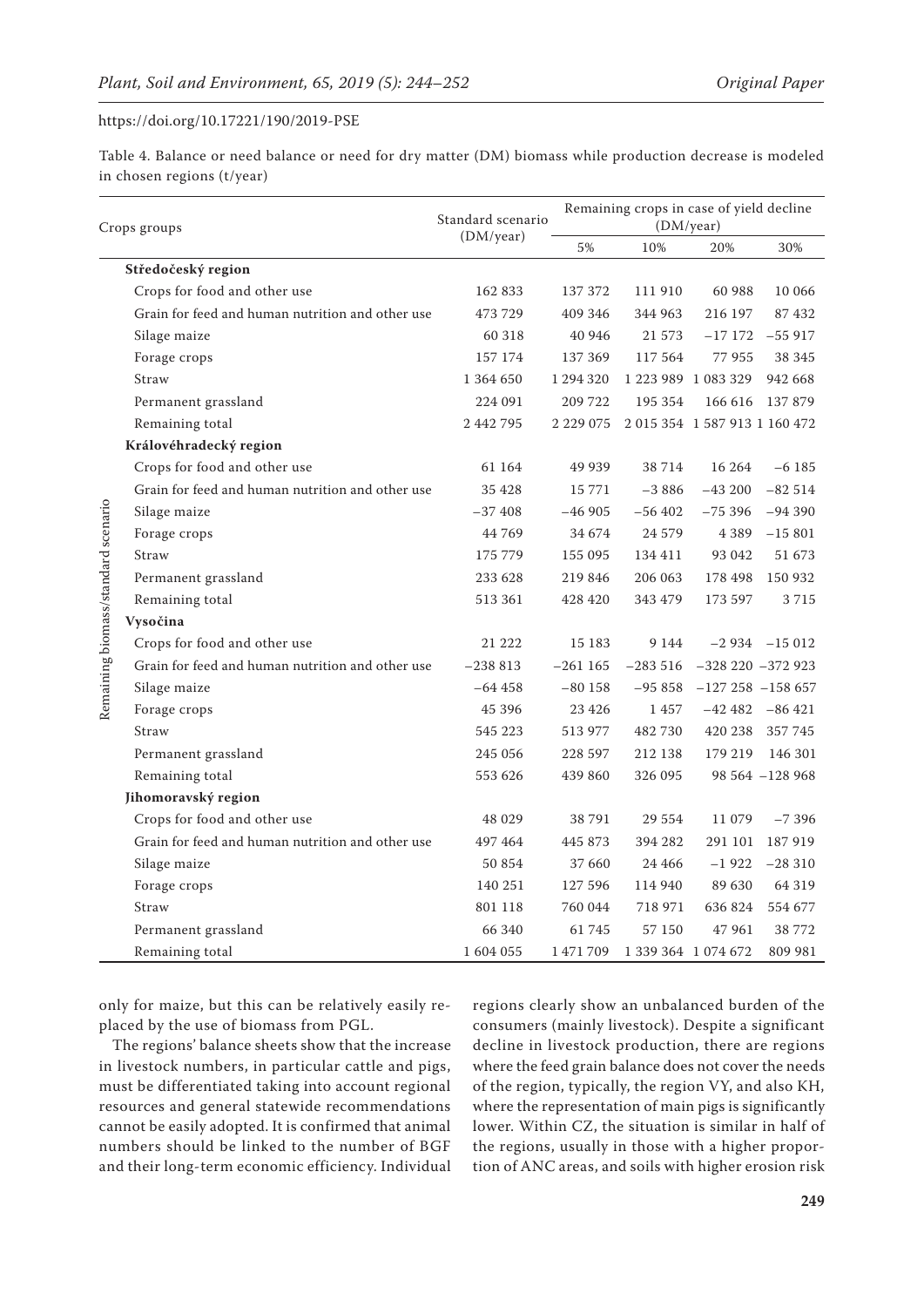(Dostál et al. 2002). Some regions show that they can effectively use PGL, which is in a strong surplus throughout the Czech Republic, so there is still the availability for meat cattle to be breed. The second way is to reduce the share of technical market crops (especially rapeseed, e.g., sugar beet (Poláková 2018), which would be suitable for the SC model region where oilseed rape representation is high (17.6%).

The most sensitive commodity concerning the self-sufficiency is the silage maize (cultivated at 222 thousand ha), its total production in CZ is 2 474 thousand tonnes DM/ha, and consumption is 2 468 thousands of tonnes of dry matter. It is evident that the total demand is covered only by a narrow margin. Its balance sheet is highly risky which is very strongly reflected in the balance of 13 individual regions. Five of them are short of the maize already in the baseline scenario. Model regions VY and KH give an example. In these regions, much more biomass from PGL or other forage has to be used. The increase in the area of this commodity is already very debatable, especially concerning the high risk of soil erosion (in the CZ, as of 1 January 2019, 23% of arable land is classified as strongly and slightly erosionally endangered) and stricter requirements of cross-compliance controls. The balance results clearly show a surplus of biomass production from PGL not only within CZ as a whole but also in individual regions. In some regions, besides silage maize, there is also a shortage of fodder production on arable land.

In regions KH and VY (Table 4), the situation is tight also in the production of feed grain. Therefore the areas of silage maize cannot be increased in these regions at the expense of densely sown cereals or maize for grain. Instead, the areas of other market crops must be reduced or, on the contrary, consumers range must not increase. We can unambiguously agree with Herout et al. (2018) that maintaining existing silage maize areas will require a wider application of soil conservation technologies. Concerning the balance of some regions, clover and alfalfa areas need to be increased to provide sufficient forage, which could lead to a higher proportion of cattle in the region. This is also very important in terms of soil erosion (Novotný et al. 2016). Perennial fodder and legumes contribute to the stabilization of soil structure and the balance of crops structure (Koukolíček et al. 2018). Increasing their area should be at the expense of market crops, especially oil seed rape. Another way is to look for new crops, for example sorghum,

which better beat the drought (Paterson et al. 2009, Adamčík et al. 2016) and new technological processes for existing crops, especially soil conservation technologies (Sharafi et al. 2013), which, even with climate change, will ensure the current and above all stable production necessary for the sustainability of existing agricultural primary production.

**Impact of reduction of biomass production on livestock production**. When assessing the representation of selected livestock species in the Czech Republic, the highest numbers are in cattle (0.37 LU/1 ha of agricultural land), pigs (0.1) and poultry (0.07) (Green Report 2016).

In the evaluated regions, the livestock numbers differ significantly, but the highest numbers do not reach the level common in developed Western European countries. In the Netherlands, cattle numbers reach 1.99 LU/ha, for pigs 1.48 LU/ha; in Denmark, 0.68 and 0.38 LU/ha for cattle and pigs (Eurostat 2018). The higher density of farm animal per hectare of agricultural land leads to higher consumption of biomass, but also its more favorable representation on arable land (alfalfa, clover) and higher production of organic fertilizers with a beneficial effect on soil fertility.

The highest concentration of livestock is in the region VY: polygasters (0.57); monogaters (0.22), on the contrary, JM is characterized by the representation of polygastres about 0.17 and monogastres 0.17. Due to the uneven representation of individual consumers (mainly BGF animals), there is uneven consumption of biomass produced in individual regions and consequently local surplus or shortage. On average, 6.2% of grain biomass is consumed in the energy sector in, compared to VY, where consumption is more than double (14.7%) (Table 4). A greater difference is in the consumption of grain biomass by farm animals, where 49.9% is consumed in CZ and 104.6% in the VY region (Table 4). This means that the energy sector directly competes with animals. The current production of VY is not able to ensure self-sufficiency in grains. Even worse is the situation for the silage maize. Consumption of maize biomass comes to 120.5% of its production. Thus the VY region is not self-sustaining, while silage maize imports are economically demanding.

In Table 5, the possible theoretic increase of animals with the use of biomass produced in individual regions and the whole country is calculated. The calculation was made for the production of limiting crops: silage maize for cattle, grain for pigs. The calculation is made for both the current expected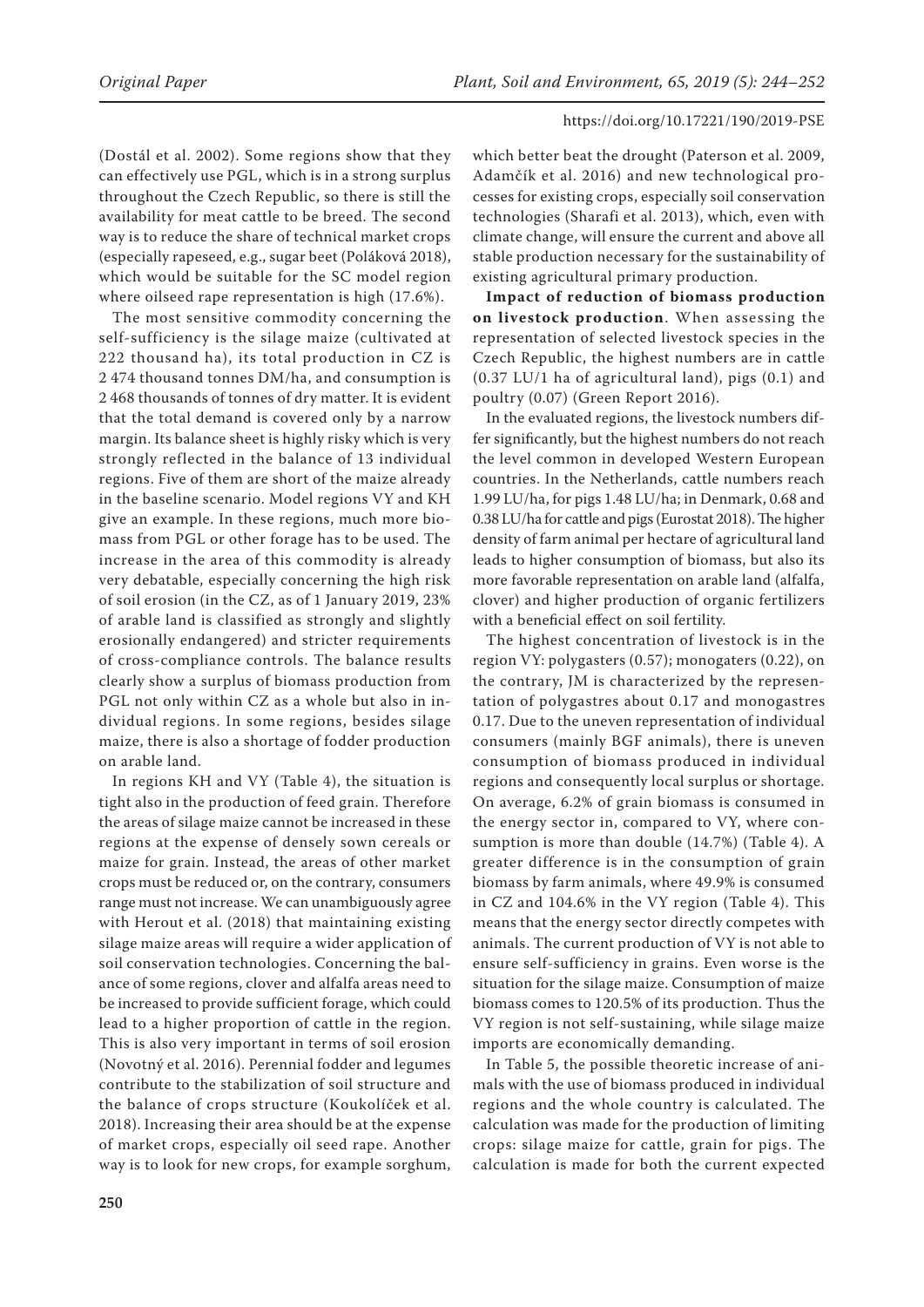| The decline                     |        |    | Cattle                 |     |                                                                                                                |         |    | Pig                        |     |                   |
|---------------------------------|--------|----|------------------------|-----|----------------------------------------------------------------------------------------------------------------|---------|----|----------------------------|-----|-------------------|
| in biomass<br>production $(\%)$ | SC.    | KH | VY.                    | IM. | CZ.                                                                                                            | SC      | KН | <b>VY</b>                  | IM. | CZ                |
| $\Omega$                        | 96.428 |    | $-59803 - 10304681297$ |     | 9 3 9 3                                                                                                        | 304 486 |    | 22 771 -153 496 319 742    |     | 524 634           |
| $-5$                            | 65458  |    | $-74985 -128145$       |     | $60\,205$ $-188\,392$                                                                                          | 263 105 |    | 10 137 -167 862 286 582    |     | 329.657           |
| $-10$                           | 34 488 |    | $-90, 167, -153, 243$  |     | 39 112 - 386 177                                                                                               | 221 723 |    | $-2,498$ $-182,228$ 253423 |     | 134 681           |
| $-20$                           |        |    |                        |     | $-27452 -120532 -203441 -3073 -781746$                                                                         | 138 959 |    | $-27\,767$ $-210\,961$     |     | 187 103 - 255 271 |
| $-30$                           |        |    |                        |     | $-89\,392$ $-150\,896$ $-253\,638$ $-45\,258$ $-1\,177\,316$ 56 196 $-53\,035$ $-239\,694$ 120 784 $-645\,224$ |         |    |                            |     |                   |

Table 5. Theoretically increase of cattle and pigs

SC – Středočeský; KH – Královéhradecký; VY – Vysočina; JM – Jihomoravský; CZ – Czech Republic

production and the expected yield reduction. The results show differences between regions. While yield cuts in the SC and JM region cause problems with the availability of feed for cattle only with a significant decline in production (by 15% and 19%), in the KH and VY region, it would be necessary to increase the production of silage maize by 20% for a balance, eventually reduce its energy use. For pigs, in the SC, KH and JM regions, a smooth increase could be considered. Potential production losses in these regions cause feed shortages only after a decline of 37, 9 and 48%, respectively. The VY region is very problematic regarding grain, and already the current number of pigs means the import of grains from neighboring regions.

Figure 1 shows the regression equations characterizing the relationship of biomass production to its use for animal feeding. Equations are calculated for limiting crops for cattle: silage maize; for pigs: grains. The results show the loss of feeding for 3036–6194 pcs of cattle, by a 1% decrease in silage production. Similarly, with a 1% decrease in grain production, feeding loss for 2527 to 8276 pcs of pigs can be considered. From the regression equations, it

is possible to derive the maximum possible change in production so that the feed base for the region's currently farmed animals is maintained.

Modeling the decline in biomass production about food, feed, and energy security has confirmed the food security in the Czech Republic is provided up to 20% decline in yield, but at this level, grains and silage maize are missing for animal feed. In individual regions, the situation is different. VY does not have enough own resources for animal feed and BGF operation, while the JM and SC regions can still increase cattle and pigs breeding while producing decrease by 10% and 30%, respectively.

The question of the self-sufficiency of animal production is also connected with the issue of the availability of organic fertilizers. At present, CZ is self-sufficient in the production of beef and milk, but only because of a significant decline in consumption of both commodities from domestic sources (since 1990, the consumption of beef dropped from 30 kg to the current 8 kg per capita) (CZSO). On the contrary, the small burden of cattle per unit of agricultural land is problematic compared to the Western European countries and thus also the long-term lack



Figure 1. Parameters of regresion, dependency of production biomass change and possible increase of animals